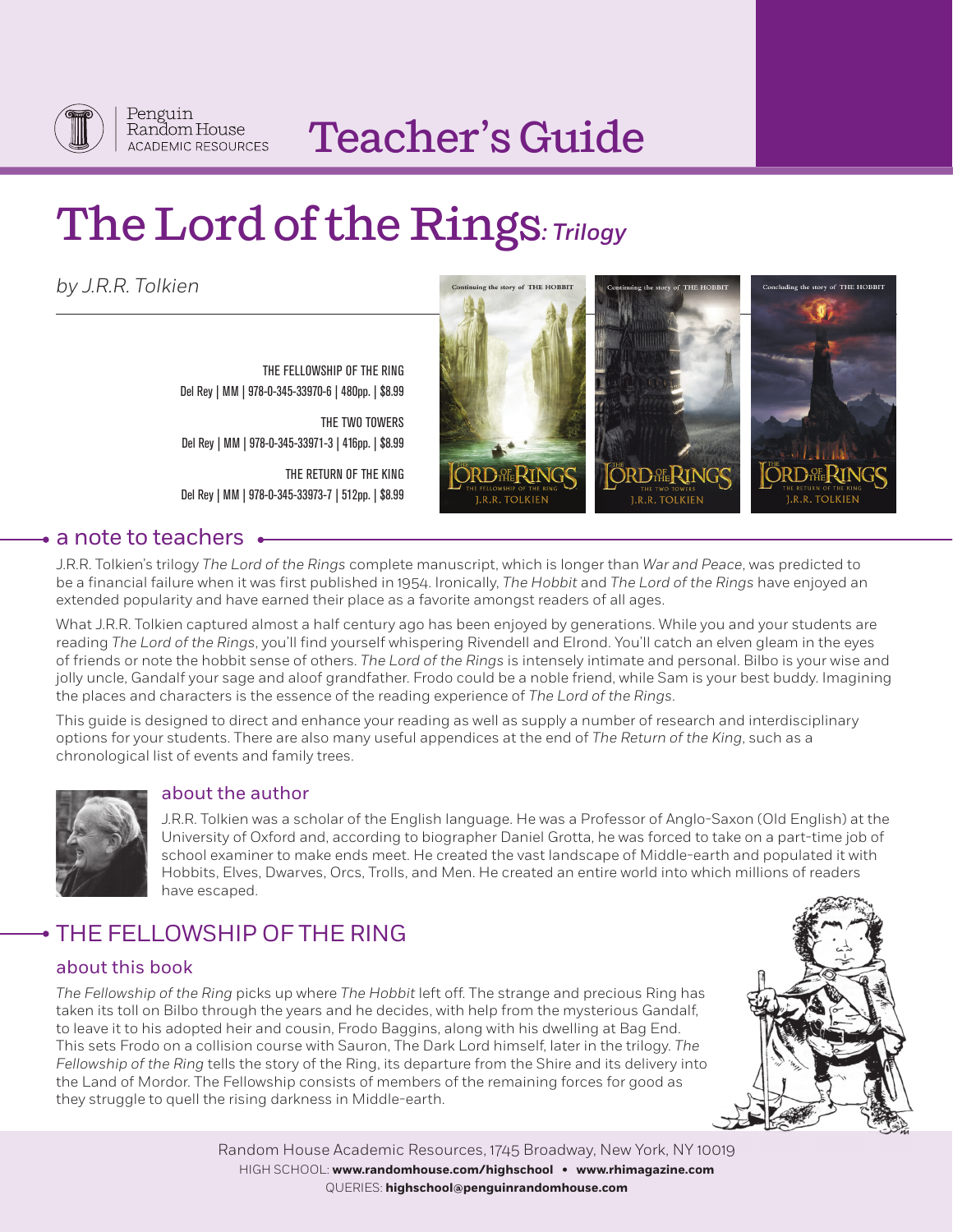# book I: plot summary & discussion questions

Book I begins with a party Bilbo is throwing for himself. As Gandalf leaves to learn more about the Ring, Bilbo reluctantly gives the Ring to Frodo and leaves the Shire. Frodo is told he too must leave his home. Chased all the way to Rivendell by The Black Riders—evil servants of Sauron, the Dark Lord—the hobbits are joined by their friends Merry and Pippin and take a detour through the Old Forest to elude the Black Riders. After meeting Tom Bombadil and escaping the Barrow-wights, the hobbits reach their destination in the town of Bree. There, with the help of their new friend, Strider, the hobbits escape Bree just as the Black Riders arrive. Frodo is wounded by the Nazgul, but is saved by Strider. The group races to Rivendell with the assistance of Glorfindel. Frodo crosses the Ford just before the raging river washes the Black Riders away.

## chapter 1

How does Hobbit talk fuel the anticipation around Bilbo's birthday party? What is the signifigance in the way Bilbo leaves the Shire? What does Gandalf contribute to the party? How does Bilbo show his strength over the Ring?

### chapter 2

What is the news that enters the Shire? What does Gandalf tell Frodo about the Ring? Who is Sméagol or Gollum? Who is Sauron?

# chapter 3

Why is Gandalf trying to piece together the story of the Ring? What does Gandalf tell Frodo he must do with the Ring? Who will travel with Frodo when he leaves the Shire?

# chapter 4

Who do the hobbits meet on the road to Buckland? What do the hobbits do to pass time and ease their fears? How do the hobbits elude the Black Riders? Why does Frodo fear Farmer Maggott? Who meets the group as they prepare to cross the Brandywine?

#### chapter 5

What is the conspiracy planned by Pippin, Merry and Sam? Why do they choose to travel through the Old Forest? What is Frodo's dream?

## chapter 6

How does the Old Forest force the direction of the hobbits? Why do they want to get to the East Road? Who is Tom Bombadil?

#### chapter 7

Who is Goldberry? What is Frodo's dream? What keeps the hobbits at Tom's house? Why does Frodo put the Ring on?

## chapter 8

What happens to the hobbits in the Hollow? How does weather effect their journey? What are the Barrow-wights? How does Frodo display his courage? How are the hobbits rescued? What gift is given to the hobbits? What is the next destination for the hobbits?

#### chapter 9

What mood pervades the scene at the Prancing Pony Inn? What mistakes do the hobbits make at the Inn? How does Frodo break up the party? What does the stranger in the corner call Frodo?

#### chapter 10

What does Strider want? What did Butterbur forget to do? What did Merry see on his walk? What does Aragorn predict will happen?

# chapter 11

What happens in the Shire at the beginning of chapter 11? What events delay the group's departure from the Prancing Pony? Who is Bill Ferny and what does the group get from him? What do they see in the night sky over Weathertop? What are the signs at Weathertop that Gandalf is near? What story does Aragorn tell during the night on Weathertop? Why does Frodo decide to put the Ring on and what does he see that the others can't?

# chapter 12

2

What is the nature of Frodo's injury? What does Strider do to help Frodo? What sign does the group find at the River Hoarwell to know it is safe to cross? Who finds the group on the path to Rivendell? Why is it that Frodo cannot remain with his friends? Describe the scene at the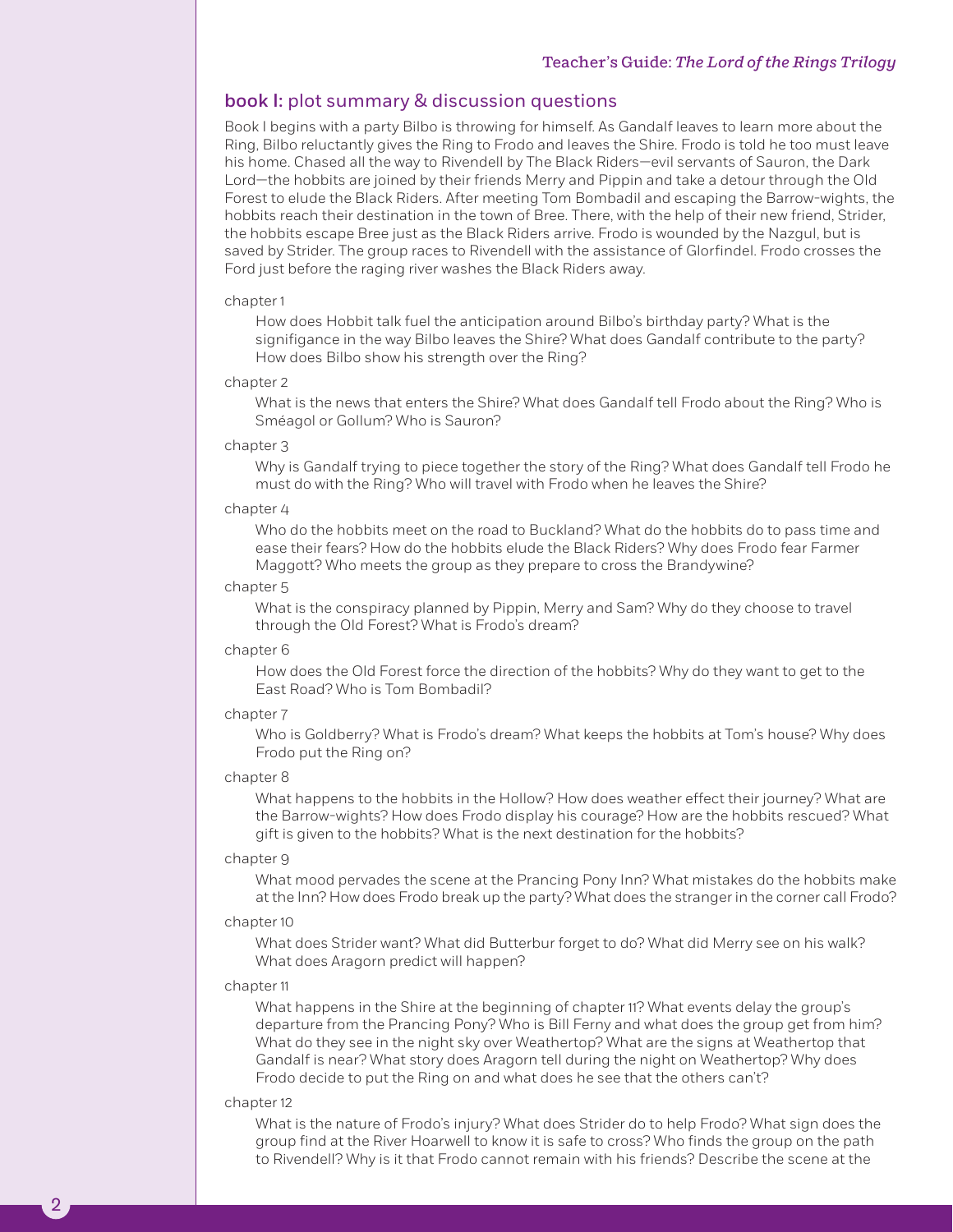Ford of Rivendell? How many Black Riders chase Frodo and how does he escape? What do the hobbits, Aragorn and Glorfindel do to ensure Frodo's escape?

# book II: plot summary & discussion questions

The decision is made to send the Ring to be destroyed on Mount Doom at The Council of Elrond. The Fellowship of the Ring includes Frodo, Sam, Merry, and Pippin (hobbits), as well as Gandalf (wizard), Strider (Aragorn) and Boromir (men), Legolas (elf) and Gimli (dwarf). Deterred in crossing the mountains, Gandalf leads the fellowship to the Mines of Moria where he confronts the Balrog and disappears. The others escape and flee the pursuing Orcs into the Elven land of Lothlórien. There, they rest and are given gifts by the Elf Queen, Lady Galadriel for their journey. As they leave Lothlórien, they are pursued by Orcs and Gollum, who still desire the Ring. Once they reach the Rauros Falls, the Fellowship must decide between traveling to Minas Tirith or continuing to Mordor to destroy the Ring. Boromir attempts to take the Ring by force from Frodo who puts on the Ring and disappears. Sam discovers Frodo and joins him, as the rest of the members.

#### chapter 1

Who is in the room when Frodo wakes up in Rivendell? Considering that Frodo has proved his courage in several ways already, how does this prove him to be special? Gandalf reports the islands of power are under seige. What is Gandalf's prediction for Frodo? Who commanded the flood that washed away The Nine? Who is Glóin? Who is the cloaked figure in the Hall of Fire? What does Frodo see when he shows his old friend the Ring? What story does Bilbo tell in song?

#### chapter 2

What is the purpose of the Council of Elrond? What does the Enemy know now and who gave them most of their information? How and why was Gandalf's trip to accompany Frodo delayed? What does it mean for the Council? What are the two options for the Ring? Which course of action does the Council advise? Boromir suggests using the Ring for good. How does Elrond show this to be folly? What is the weakness in Sauron and how will the group catch him off guard? What is the strategy of the Council of Elrond? Frodo again shows his courage, as do other members of the group. Who are they and how do they display it?

## chapter 3

Who are the nine members of The Fellowship of the Ring? Why is each one chosen? What gifts does Bilbo give to Frodo? How is the weather controlled by the Dark Lord at the mountain pass of Caradhras?

# chapter 4

What is the only option left to the Company? How does Gandalf get the Company into the Dwarf doors? What does Frodo notice about himself since receiving the wound on Weathertop? What does he hear in Moria? Why does Gimli tell Durin's tale? What does the morning light allow the Company to find?

## chapter 5

What does Gandalf find in the tomb? What does it teach the Company? Sam saves Frodo for the second time since entering Moria. How does he do it? What secret saves Frodo from the orc chieftan's spear? The company must descend to the First Hall and cross the Bridge of Khazah-dûm. What pursues the Company and how do they escape? What does Gandalf do to ensure the Company's safe passage out of Moria?

## chapter 6

What strange land does the Company arrive into from Moria? What is revealed during the healing of Frodo's wound? Who does the Company meet in the trees of Lothlórien? What does Frodo see climbing up the tree in the night? Why do the elves not want Gimli in the trees or in the forest? How does Aragorn keep the Company moving and divert a disaster? What power does the Dark Lord possess that keeps forces of good separated? What do the elves sing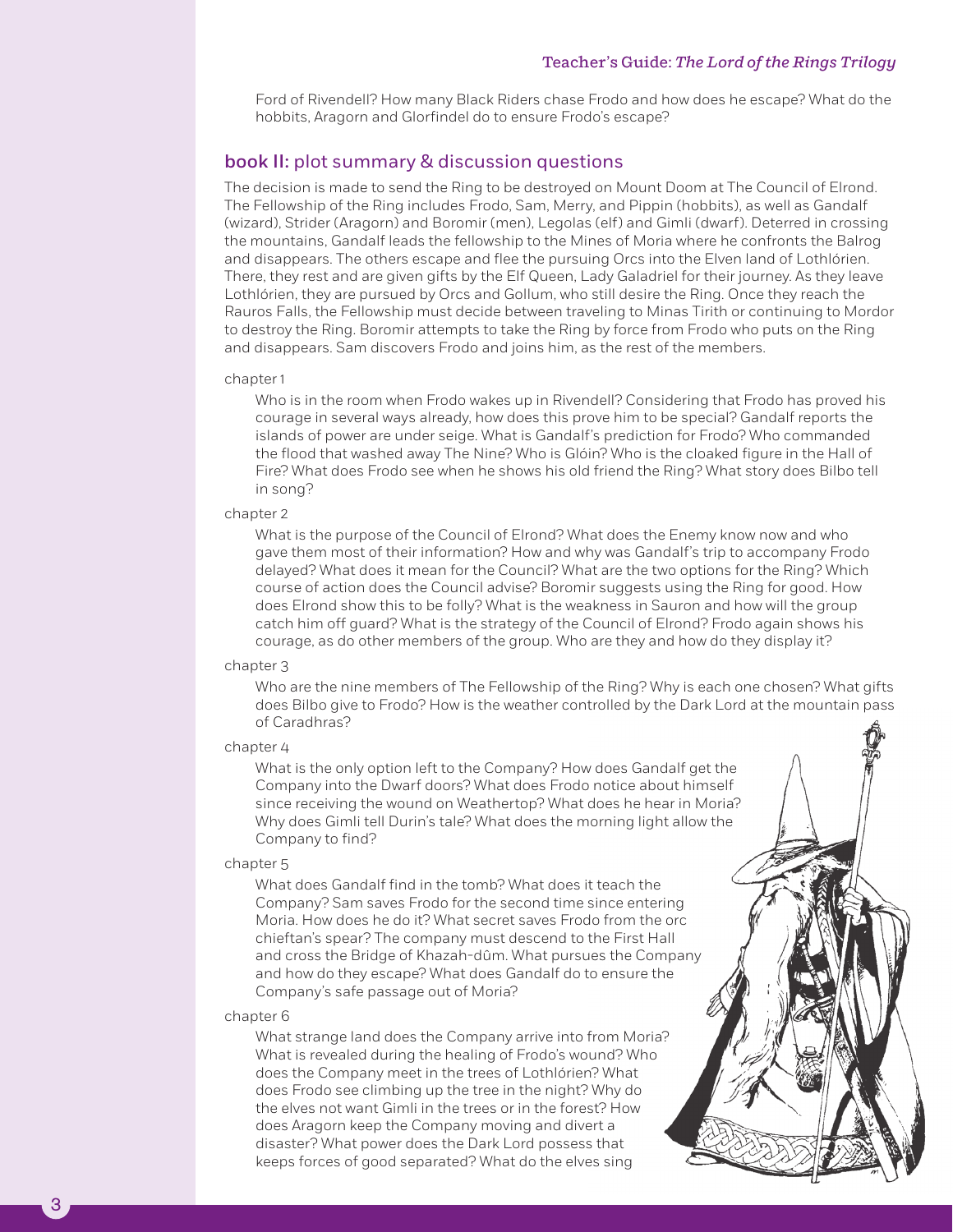about? Where are they planning on going? Who sends the news to unmask the Company? What is the nature of time in Cerin Amroth?

#### chapter 7

Who entertains the Company in Caras Galadon? What happens when Lady Galadriel holds each of the Company in her gaze? What does Sam see in the Mirror and what does Lady Galadriel say about what the Mirror shows? What does Frodo see that Sam can't see? Why does Lady Galadriel refuse Frodo's offer?

## chapter 8

How is the decision making process of the Company delayed? How do the elves prepare the Company for their journey? Name the gift each member of the Company receives and tell why it is significant to each. What wound does Gimli receive in leaving Lothlórien?

## chapter 9

What is Sam's dream while floating down the Great River? How is Nature bent toward destroying the Company down stream? What is Aragorn's plan and why does Boromir disagree with it? What significance is there in the hands of the Pillars of Kings?

## chapter 10

4

What decision is forced upon the Company in the shadow of Tol Brandir? Who must make that decision? What does Boromir advise Frodo to do with the Ring? What does Frodo see on Amon Hen? What action does he take which shows his strength and courage? How does Frodo elude the Company and who isn't fooled by his plan?

# discussion & writing

- 1. Considering that the *Lord of the Rings* was published in the early 1950s. What influences of the post-WWII era do you see in *The Fellowship of the Ring*?
- 2. The elves in Lothlórien discuss a Nirvana or Heaven across the Sea. For Tolkien, could America have been the imagined, distant land of peace and prosperity?
- 3. Throughout *The Fellowship of the Ring*, characters long for the peaceful days of freedom in the past, or an idealized future into which they hope to move. How do these idealized notions of freedom keep the struggle for freedom alive in the Company?
- 4. What is Frodo's relationship to the Ring compared to Bilbo's relationship to it?
- 5. The power of the Ring saves Frodo at first, but then threatens to destroy him. Gandalf, Elrond and Lady Galadriel all refuse to be the possessor of the Ring because they fear its strength. How does the power of the Ring affect its owner?
- 6. Haldir, an elf in Lothlórien, describes the power of the Dark Lord, "Indeed in nothing is the power of the Dark Lord more clearly shown than in the estrangement that divides all those who still oppose him." (p. 411) Discuss how fear and mistrust are everywhere in Middle-earth.
- 7. Discuss how the Elves and Dwarves have feuded, how men lost Gondor to the rising Dark Lord because ". . . the blood of Numenoreans became mingled with that of lesser men." (p. 294) Discuss themes of racial superiority in the book and consider the racial attitudes present in pre-WWII Germany, Bosnia, Kosovo, African Congo, etc.
- 8. Discuss Tom Bombadil. When he wore the Ring, nothing happened, making Frodo think the power of the Ring was lost. Bombadil is mentioned at the Council of Elrond, but it is decided that he will not be called because he is his own master. What does it mean to remain neutral in a battle of Good vs. Evil?
- 9. While at Tom Bombadil's on the edge of the Old Forest and in Lothlórien, members of the group have a different sense of time. Discuss the differences between a linear concept of time and one that tends to be spatial or non-linear.
- 10. How is the Fellowship of the Ring like the Commonwealth that existed in England?
- 11. Throughout much of the book, weather or natural objects play a role in deterring the group from reaching its goal, sometimes the natural environment takes action against the Company. Discuss the role of nature (natural environment, natural phenomena) in the service of Good or Evil.
- 12. The noblest characters in the book seem to be those who resist the power of the Ring and thus the Dark Lord. Who are those characters and how are they able to resist the temptations of the power of the Ring?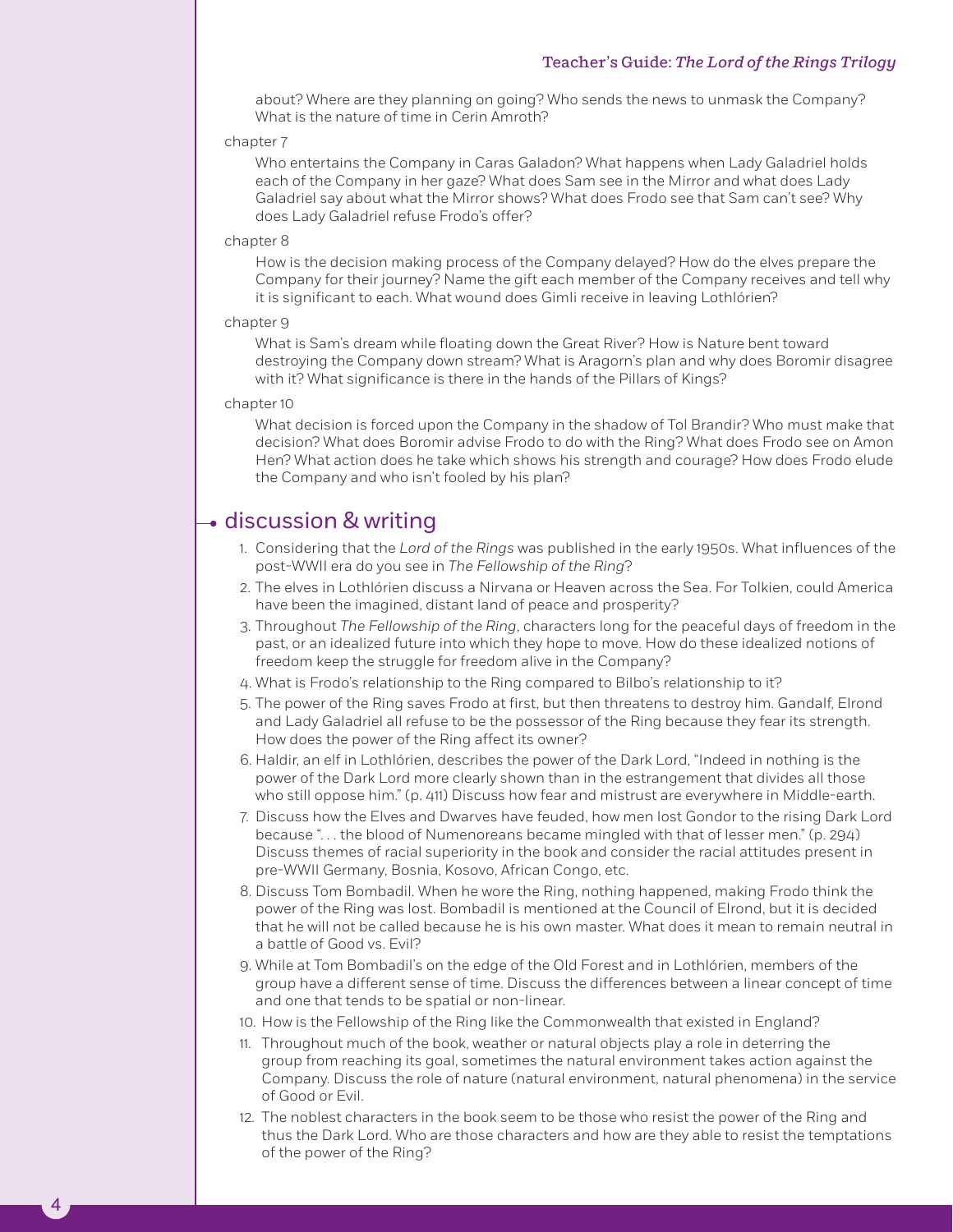# Teacher's Guide: *The Lord of the Rings Trilogy*

- 13. "But the only measure that he knows is desire, desire for power; and so he judges all hearts. Into his heart the thought will not enter that any will refuse it, that having the Ring we may seek to destroy it." says Gandalf. (p. 322) Discuss how the Company plans to use this approach to surprise the Dark Lord.
- 14. Gandalf the Grey, Saruman the White, Radagast the Brown, The Black Riders. Discuss the connection of color to characters.

# $\overline{\phantom{a}}$  THE TWO TOWERS

# about this book

*The Two Towers* begins with Book III in the *Lord of the Rings* trilogy. Boromir had just tried to take the Ring from Frodo. Frodo decides to take the burden of the Ring to Mount Doom by himself and not endanger the entire fellowship, but before he escapes Sam finds him and insists on going too. *The Two Towers* follows the two paths taken by the members of the fellowship: Frodo and Sam go south to Mordor, and Aragorn, Gimli, and Legolas pursue the Orcs who have Merry and Pippin hostage.

# book III: plot summary & discussion questions

Book III begins with the separation of the Fellowship as Merry and Pippin are taken prisoner by the Orcs. The remaining three members of the fellowship decide to pursue Merry and Pippin and the rest of the book switches back and forth between the hobbits and the men trying to rescue them. In Chapter 9, the company is reunited at the gates of Isengard. The hobbits are responsible for raising the army of Ents and Huorns by explaining the recent history to Treebeard, while the men fight victoriously at Helm's Deep with the Riders of Rohan. This is the first battle of the war against the dark lord, Sauron, but with the return of Gandalf, there is hope.

## Chapter 1: The Departure of Boromir & Chapter 2: The Riders of Rohan

- 1. Boromir succumbed to the power of the Ring when he tried to take it from Frodo by force. This action breaks the fellowship. Why was his physical strength not enough to take the Ring from the hobbit? What is his punishment? Does he understand his punishment?
- 2. Why does Aragorn decide to follow the Orcs and Merry and Pippin? And what does he find that convinces him he has made the correct decision?
- 3. Who are the Riders of Rohan and what are they doing so far away from their homeland? How do they give Aragorn hope? What do the riders give them?
- 4. When Eomer laughs at the ideas of halflings as something from legend, Aragorn introduces the idea of storytelling. "For not we but those who come after will make the legends of our time." What does Aragorn mean? Is he correct?
- 5. "Good and ill have not changed since yesteryear; nor are they one thing among Elves and Dwarves and another among Men." What does Aragorn's quote tell you about him? Are things better or worse now than they were in the old days?

# Chapter 3: The Uruk-Hai & Chapter 4: Treebeard

5

- 1. Pippin and Merry's journey with the Orcs is grueling and dangerous, but the hobbits take several chances that end up saving their lives. What chances do they take?
- 2. Both Uglúk and Grishnákh want to take the hobbits back to their master, but both also have different plans. Which is better?
- 3. How do Pippin and Merry trick Grishnákh with the use of the Ring? What has Pippin done and concealed from the Orcs—that allows him to get free?
- 4. Who is Treebeard and where does he take the hobbits? Even though Treebeard's motto is "Don't be hasty," what does he decide to do? What do the hobbits see as they march toward Isengard?

## Chapter 5: The White Rider & Chapter 6: The King of the Golden Hall

- 1. Who returns to Aragorn, Gimli and Legolas in Fangorn? What does the old begger tell them? Saruman's double treachery is that he wants to have power over the men of Minas Tirith and he wants the power of the Ring for himself. Was Saruman always evil? What does Gandalf say about the leader of the Council?
- 2. At the mention of Balrog, Gandalf says, "Name him not!" What power is there in a name and/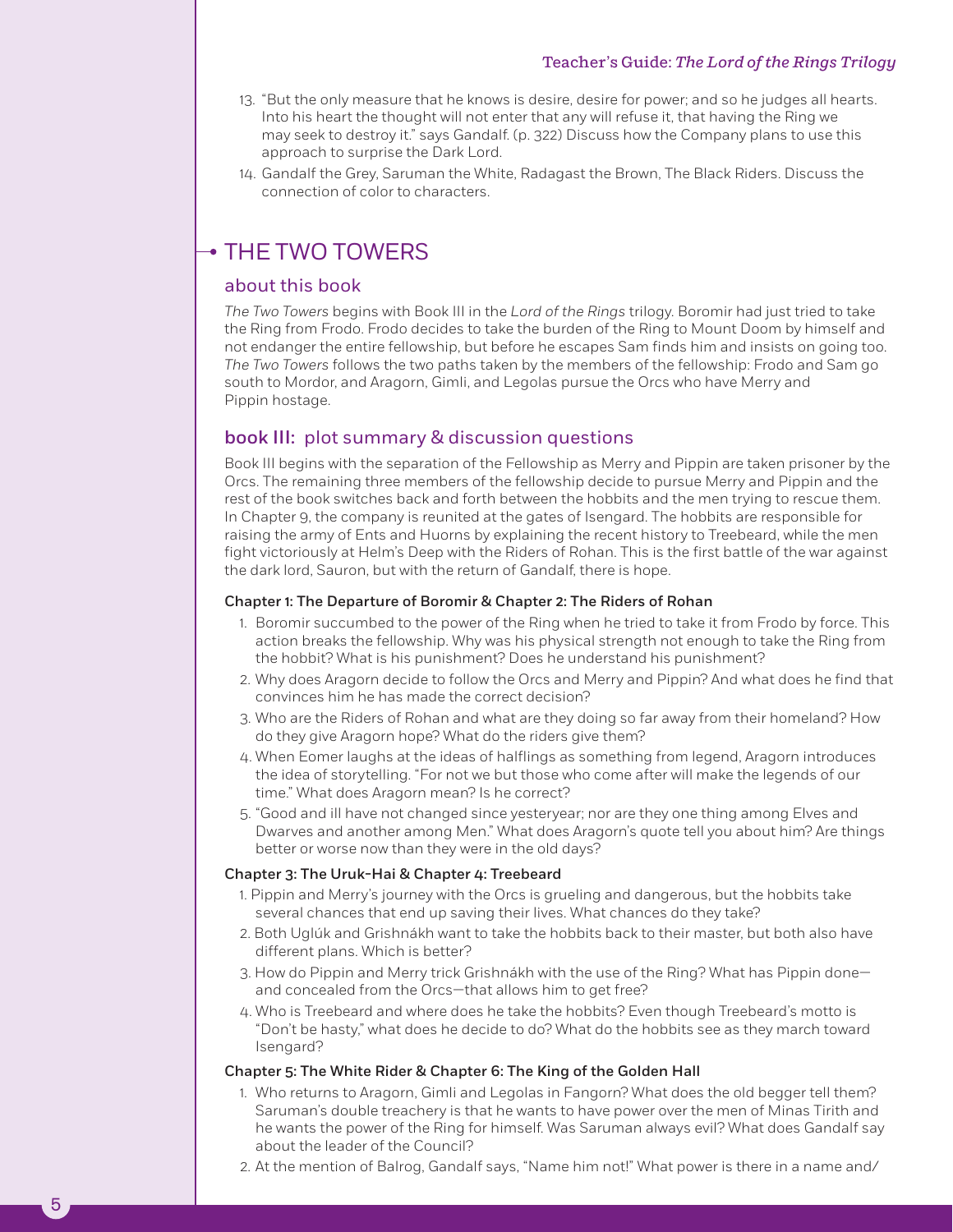or a word? Who saves Gandalf and where did he save Gandalf from at an earlier time? Who is helping Gandalf now?

- 3. Why is the company detained at the gates of the Golden Hall and what must they leave at the door? Whose rule is it that all who enter must be unarmed? In what condition is the king when the company enters the hall and how does he change during their visit?
- 4. Wormtongue is the most obviously named character in the trilogy. What makes him so wicked? What options does Gandalf give him as the Men of Rohan prepare to fight?
- 5. Eowyn is left in charge of Theoden's people. Who is she? What will she be responsible for in the absence of the king?

## Chapter 7: Helm's Deep & Chapter 8: The Road to Isengard

- 1. What is Helm's Deep, who is there and how does it help the men of Rohan?
- 2. Why does Gandalf leave the men of Rohan? Where does he go?
- 3. Who does Saruman send to fight at Helm's Deep?
- 4. After surviving the battle in the night, what do the riders see below Helm's Gate? Who appears to help them?
- 5. Gandalf leads a small party of men to Isengard. What do they see along the way? What do they find once they arrive at the walled fortress? Who is protecting the gates of the city?

## Chapter 9: Flotsam and Jetsam, Chapter 10: The Voice of Saruman & Chapter 11: The Palantír

- 1. What seems peculiar to Aragorn about the hobbits? Who are the Huorns and how have they helped the men and Ents?
- 2. What mistakes does Saruman make? How is the spell of Saruman's voice broken?
- 3. Gandalf reveals his new strength to Saruman and to the company. What offer does he make to Saruman?
- 4. Gandalf learns that the globe has been the key communication tool between Isengard and Mordor. How does this help the company?

# book IV: plot summary & discussion questions

Book IV goes back in time to the separation of the fellowship and follows Frodo and Sam in their attempt to reach Mount Doom in Mordor. Gollum, or Smeagol, makes a pact with Frodo to be a guide into Mordor. Frodo and Sam need Gollum because he knows the way, but they also know the potential for his treachery because of his desire to obtain the Ring again. Along the way, Frodo meets and makes friends with a rebel band of men led by Faramir, Boromir's younger brother. Frodo and Sam are at the mercy of Gollum's plan to lead them to Cirith Ungol and Shelob, the spider giantess, but he is their only hope having been in Mordor and escaped (or was he allowed to escape?). After passing many tests of courage and strength, the hobbits enter Shelob's lair and find they have several weapons with which to defeat the hungry arachnid. After the victory, Sam thinks Frodo has been killed and chooses to carry the burden of the Ring to Mount Doom himself. When he learns from the orc leaders that Frodo is not dead, he chastises himself for making the wrong decision when actually, he saves the Ring and keeps it from Sauron by becoming the Ring Bearer for a brief time. Sam's choice allows the Ring to enter Mordor undetected.

# Chapter 1: The Taming of Smeagol, Chapter 2: The Passage of the Marshes & Chapter 3:The Black Gate is Closed

- 1. As Frodo and Sam begin their journey, what item from the Elves helps? How does the fight between Sam and Gollum end? What deal do Frodo and Gollum make?
- 2. Why do Frodo and Sam decide to follow Gollum through the Dead Marshes? What do they see in the marshes, and what happens to frighten them even more?
- 3. With the Black Gate heavily guarded, which way does Gollum suggest? What new enemy appears that weakens their hope?

# Chapter 4: Of Herbs and Stewed Rabbit, Chapter 5: Window on the West & Chapter 6: The Forbidden Pool

- 1. Who finds the hobbits and what is this group about to do? What does Sam see that he thought was just a myth?
- 2. Who is Faramir and what does he know about Boromir? With Faramir's trust, Frodo and Sam are led to the secret camp. Faramir's family claims stewardship of Minas Tirith.
- 3. How does Frodo trick Gollum and protect him? What does Frodo decide is his only hope?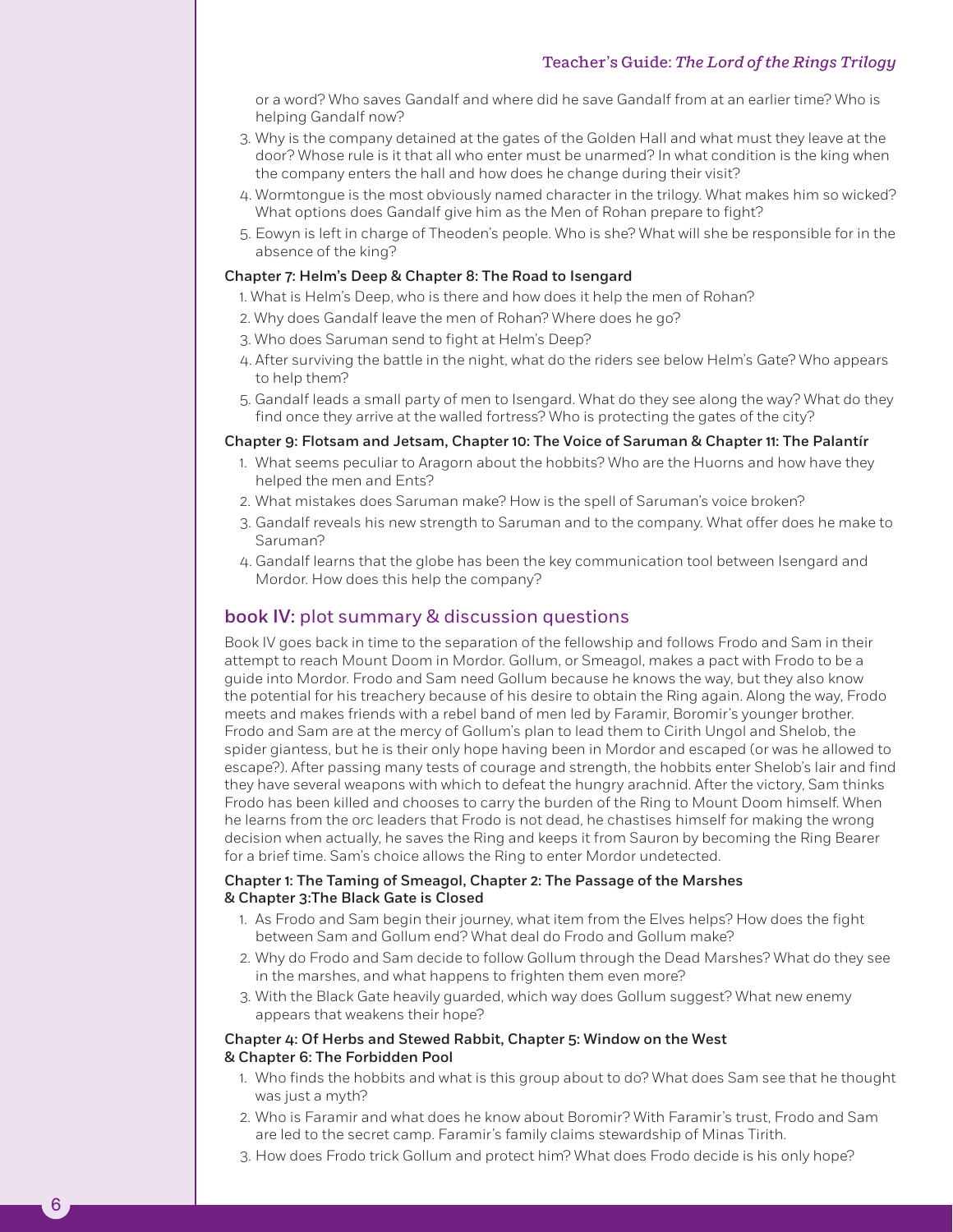# Chapter 7: Journey to the Cross-Roads & Chapter 8: The Stairs of Cirith Ungol

- 1. There is an eerie silence as Frodo, Sam and Gollum begin to climb into the mountains to reach Cirith Ungol. What do they hear? What does Frodo see lying on the ground that gives him hope?
- 2. What is the reaction of each character when he sees the city of the Ringwraiths? Gollum leads them out of the path of the marching army, but who stops and senses something after crossing the bridge?
- 3. What change might the hobbits have seen had they been awake after the Straight Stair? What does Sam accuse Gollum of doing?

# Chapter 9: Shelob's Lair & Chapter 10: The Choices of Master Samwise

- 1. What does Sam remind Frodo of in the tunnel? What does Frodo say that seems outside of himself? How do they get Shelob to retreat? What was Gollum's plan all along? Who wins the fight between Gollum and Sam this time?
- 2. In what condition does Sam find Frodo? How does Sam wound Shelob? What two items does Sam take from his master? Sam remembers looking into Galadriel's glass and seeing Frodo sleeping. What does he think now about Frodo's condition?
- 3. How does Sam elude the Orcs? What do the Orcs take and what does Sam learn from them?

# $\overline{\bullet}$  discussion & composition questions

- 1. When Merry and Pippin are forced to run with the Orcs it is a reminder of the history of cruelty and suffering by one group of people on another. Discuss the suffering of ethnic groups at the hands of their oppressors—the Jewish Exodus, the Huguenots, The Trail of Tears, Nazi death marches, marches in the Philippines, the reign of Mao in China and most recently the struggles in the Balkans. The goal is to demoralize, dehumanize and weaken the perceived enemy. What stories return? What do we learn from these about the human ability to dole out cruelty and to endure suffering?
- 2. Design your own fortress. Think of the design of Minas Tirith, Isengard, Helm's Gate and Mordor.
- 3. Frodo and Sam get into a conversation about how stories get told and why they are passed on. "I expect they had lots of chances, like us, of turning back, only they didn't. And if they had, we shouldn't know, because they'd have been forgotten." (p. 378) What about this conversation allows the reader to step out of the immediacy of the story and see it as a story that has happened and is now being told? What events do we choose to remember? Which are forgotten? Look for current events in recent newspapers. What stories will stay with us? What stories won't? Why?

# THE RETURN OF THE KING

# note to teachers

The importance of the Stewardship held by Denethor's line until the return of a king should be carefully explained to students. A steward is one who runs the city in place of the king. Over the long years in the absence of the king, Denethor has grown strong and wise. His, and his favored son Boromir's, failing is the desire to hold power. For Boromir, his desire for the Ring left him unprepared for the Orc attack. For Denethor, his weakening position made him look into the palantir of Minas Tirith and he descended into madness. The stewardship sets up a great deal of bureaucratic maneuvering by Gandalf and Aragorn and should be made clear from the outset.

# about this book

While the evil might of the Dark Lord Sauron swarmed out to conquer all Middle-earth, Frodo and Sam struggled deep into Mordor, seat of Sauron's power. To defeat the Dark Lord, the accursed Ring of Power had to be destroyed in the fires of Mount Doom. But the way was impossibly hard, and Frodo was weakening. Weighed down by the compulsion of the Ring he began finally to despair.



7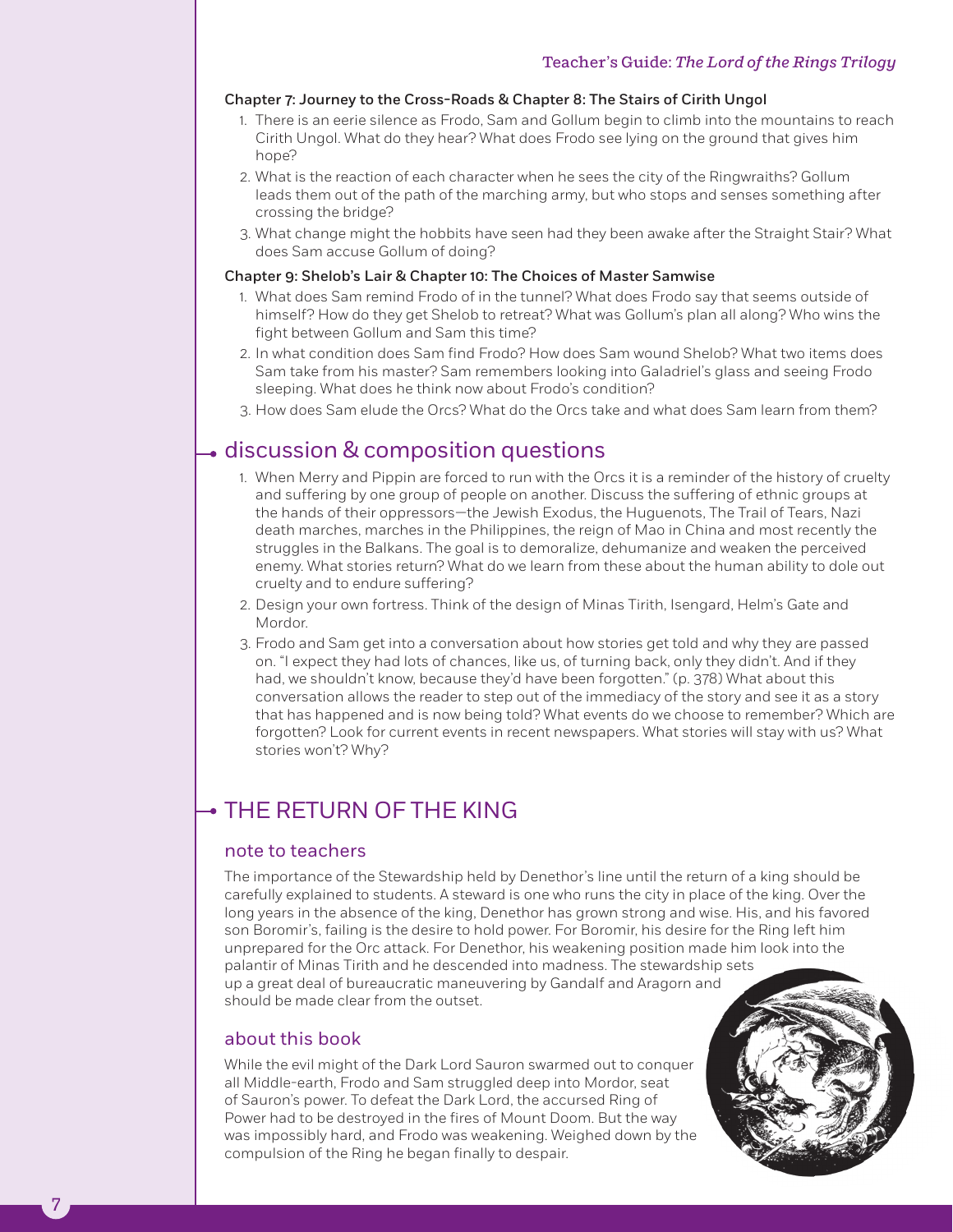# book V: plot summary & discussion questions

Book V tells of the gathering of the armies under the leadership of Gandalf, Aragorn and Theoden. The book begins with Gandalf's meeting with the Steward of Minas Tirith, Denethor, Boromir and Faramir's father. After looking into the palantir, Aragorn rides with Legolas and Gimli, as well as the Rangers of the North through the Paths of the Dead to gather the army of ghosts and to gain speed in arriving at Minas Tirith. Eowyn begs to travel with Aragorn, but he refuses. Merry rides with Dernhelm, who is Eowyn in disguise, and the Riders of Rohan into the battle at Minas Tirith where Denethor has gone mad and Faramir is gravely wounded. Theoden confronts the Lord of the Nazgul and is killed, but Eowyn, assisted by Merry, kills the Nazgul as the Men of Rohan arrive to turn the tide of battle. Aragorn arrives on dark ships to drive the orc armies back in preparation for the final battle. Meanwhile, Pippin calls Gandalf to save Faramir from Denethor's madness. With the help of Beregond, they save Faramir, but Denethor burns himself in his own pyre. Aragorn goes as a captain to the Houses of Healing to save Faramir, Eowyn and Merry. Once the city is healed, a group of Captains of the West plan to offer themselves as bait in the hope that the Ring-Bearer is still busy on his quest. When the messenger of Sauron greets the Captains with Frodo and Sam's garments, the Captains know there is still hope. The final battle begins with Pippin killing a trollchief and the arrival of the eagles.

# Chapter 1: Minas Tirith & Chapter 2: The Passing Of The Grey Company

- 1. Why is Pippin selected to ride with Gandalf? Why does Denethor favor his dead son Boromir over his son Faramir?
- 2. Who is the Grey Company and how were they summoned to join Aragorn? Look up the word fealty in the dictionary. Who does Merry pledge his service to and why? What do they plan to talk about in a more peaceful time?
- 3. Why does Aragorn decide to take the Path of the Dead? What is Eowyn's reaction to his plan to take this path? Gimli is usually comfortable in caves and mines. What happens to him on the Path of the Dead? What does Aragorn say inside the cavern which allows the Grey Company to pass?

# Chapter 3: The Muster of Rohan & Chapter 4: The Siege of Gondor

- 1. What do Eowyn and her father Theoden think has happened to Aragorn? How many men will Theoden ride with to Minas Tirith? Why doesn't Theoden take all of his men?
- 2. What happens to Merry? Why isn't he allowed to go to battle?
- 3. Faramir's return to Minas Tirith is almost arrested by the Black Riders. Who saves him and what news does he bring back to the City? What does Denethor think should be done with the Ring? What does Aragorn think stirred Sauron into battle?
- 4. What devices does the Enemy use to weaken and then enter the first gate of the City? What happens on Faramir's retreat into the city? What is Denethor preparing to do as Gandalf takes control of the City? What do Pippin and Gandalf hear as Gandalf faces the Nazgul?

# Chapter 5: The Ride of the Rohirrim, Chapter 6: The Battle of the Pelennor Fields, & Chapter 7: The Pyre of Denethor

- 1. What unexpected source helps speed the men of Rohan into Minas Tirith? What is the Enemy doing when the Riders of Rohan charge into battle?
- 2. How does Theoden fall and who stays to fight? When Dernhelm reveals that he is really Eowyn, what fear does this strike into the Lord of the Nazgul? How does Merry help Eowyn?
- 3. How is Eomer cut off in the Battle of the Pelennor Field? What does he see that first gives him despair and then hope?
- 4. What has happened to Denethor? What does he hold as he sets his own pyre ablaze? Who saves Faramir?

# Chapter 8: The Houses of Healing, Chapter 9: The Last Debate & Chapter 10: The Black Gate Opens

- 1. Which three important characters are sent to the Houses of Healing and what are their injuries? What old saying does Ioreth remind Gandalf of?
- 2. What does Gandalf counsel the Captain of Gondor to do? Why is the size of the Army that marches into Mordor significant?
- 3. What does the Mouth of Sauron show as proof that the Ring-Bearer has been captured? What are Sauron's list of demands? What does Gandalf accept? Pippin finally gets a taste of battle. What valiant deed does he perform and what does he hear as he falls?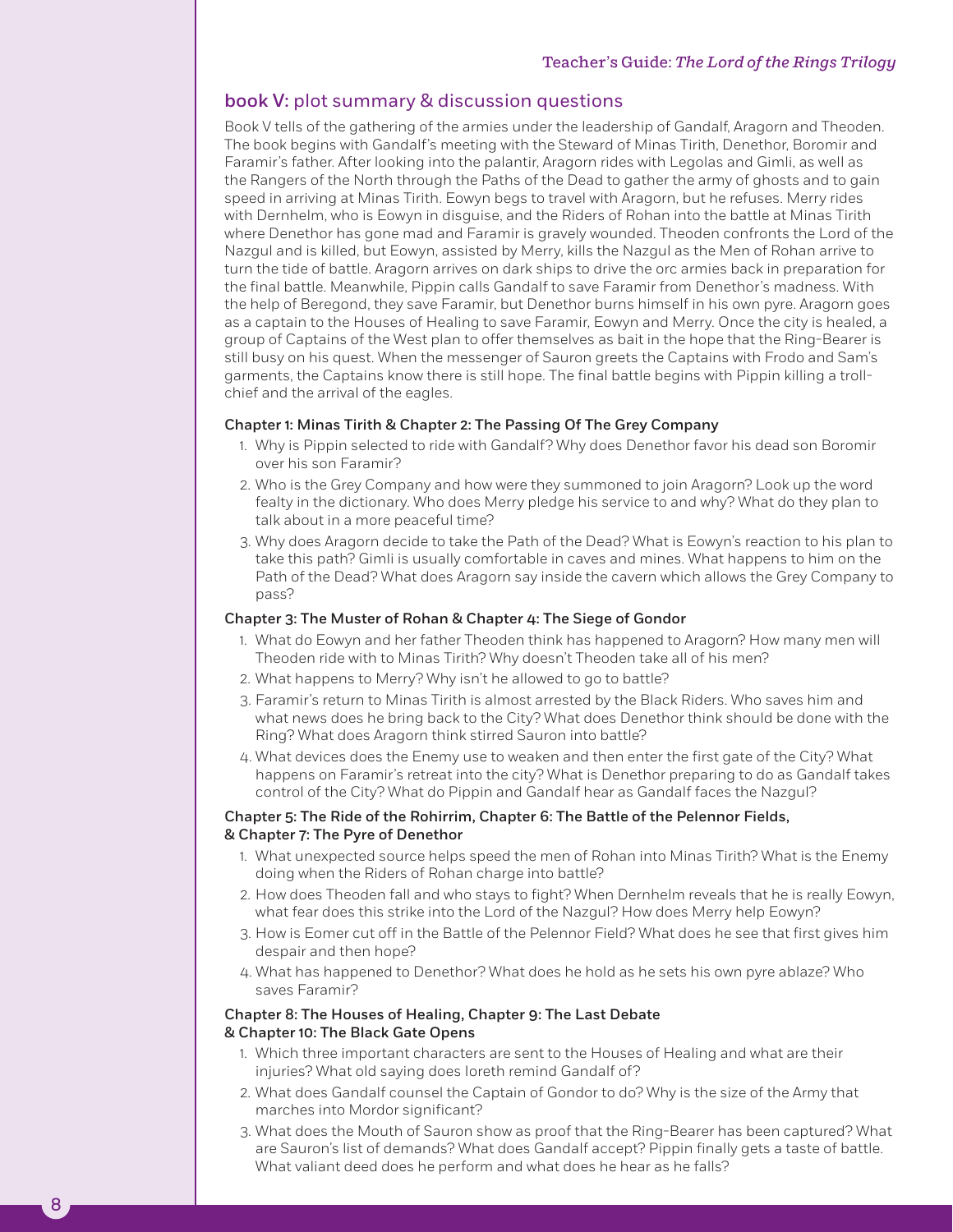# book VI: plot summary & discussion questions

Book VI begins where *The Two Towers* left off; with Sam looking for Frodo and bearing the Ring. He hears the battle going on between Orcs in the Tower. Although tempted by the power of the Ring, Sam's hobbit sense returns and he finds Frodo, who demands the Ring back. The hobbits struggle toward Mount Doom, pursued by Gollum and unknowing Orcs. With food and water running out, Sam carries Frodo up Mount Doom before Gollum attacks them. Sam spares Gollum, remembering the words of Gandalf and then chases his master to the fires of the mountain. Once inside, Frodo decides not to give up the Ring, puts it on, is attacked by Gollum who bites the Ring and Frodo's finger off, then dances backward in his glee, into the Crack of Doom. Gandalf and the Eagles rescue Sam and Frodo off the mountain.

Great feasts and celebrations greet the Ring-Bearers and all the hobbits are celebrated by Aragorn, King Elessar. Eowyn and Faramir are wed, as well as Aragorn and Arwen. Beregond becomes first captain of Faramir's Guards. The Fellowship is reunited and marches to Rivendell to see Bilbo and then eventually, the Shire. But the Shire has been under the rule of Saruman and his ruffians, who have looted and burned much to spite the hobbits. The battle-wizened hobbits raise the Shire with the help of Eomer's horn and defeat the ruffians. Wormtongue kills Saruman and then is killed by hobbit archers. Sam and Frodo ride away from the Shire and meet the elves heading west to the Sea with Bilbo. They meet Gandalf on the white boat. Sam, Merry and Pippin ride home as the heroes of the Third Age ride over the sea to the Grey Havens.

# Chapter 1: The Tower of Cirith Ungol & Chapter 2: The Land of Shadow

- 1. What does Sam use to enter the Tower of Cirith Ungol? What started the fight between the Orc chiefs? How does Frodo react to the fact that Sam has carried the Ring?
- 2. Name two glimmers of hope that the hobbits see during their escape from the Tower. What decision do the hobbits make to speed their journey to Mount Doom? How do they blend in with the marching Orcs and how do they escape?

# Chapter 3: Mount Doom & Chapter 4: The Field of Cormallen

- 1. What gives Sam the strength to carry Frodo and what do they leave behind for their final ascent? Where is the Dark Eye focused? Why does Sam spare Gollum?
- 2. What does Frodo decide to do with the Ring at the brink of the Fire of Doom? With the Dark Eye now firmly fixed on Frodo, how does Gollum complete the journey of the Ring?
- 3. What interrupts the final battle of the Captains of Gondor and Sauron's forces? How are Frodo and Sam saved from the eruptions of Mount Doom? What treatment do the hobbits receive from the King? What is the subject of Legolas's song?

# Chapter 5: The Steward and The King & Chapter 6: Many Partings

9

- 1. Where does Eowyn wish to go? What does Merry tell Faramir about Eowyn? Who are Eowyn's loyalties torn between? What does Faramir say that makes her change her mind? What does Eowyn want to be?
- 2. What happens in the meeting of Faramir and Aragorn? In what order does Aragorn wish to receive the crown? What is the punishment of Beregond? What does Gandalf tell Aragorn about the Third Age? What does Aragorn find on his mountain walk with Gandalf ? What is the special event that Aragorn has been waiting for?
- 3. What gifts are given and what grudge is settled before the weddings and funeral? Where do Legolas and Gimli go? Why did Treebeard let Saruman and Wormtongue go? Who does the party meet on the road to Rivendell?

# Chapter 7: Homeward Bound, Chapter 8: The Scouring of the Shire & Chapter 9: The Grey Havens

- 1. What record is Bilbo trying to break? What peculiar thing does Elrond say to Frodo? What does Frodo feel near the approach to Weathertop? What does the company learn at The Prancing Pony? Why does Gandalf leave the hobbits before they enter the Shire? Why does he have confidence in them?
- 2. Who escorts the hobbits into the Shire? What does Frodo keep reminding the hobbits about? How does Merry raise the Shire and how did his travels prepare him for this encounter?
- 3. Who do the hobbits confront inside Bag End? What is the outcome of the confrontation?
- 4. What has happened to the Shire and how does Sam use Lady Galadriel's gift? Where do Sam and Frodo go and who do they meet? Who tells Merry and Pippin to meet Sam by the Sea? Where are the travelers going?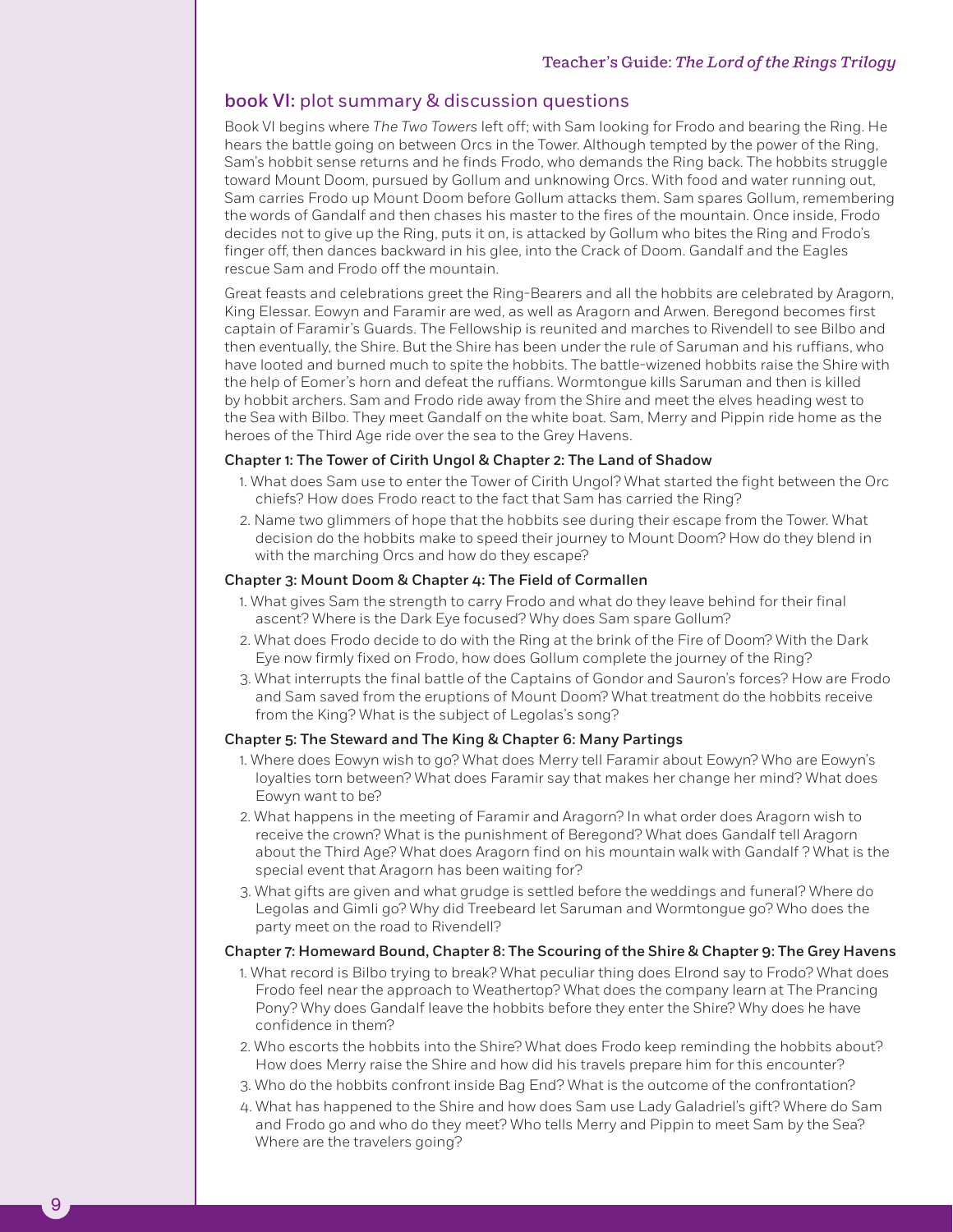# **→ discussion & writing topics**

- 1. Boromir is given a very different burial than the Orcs who are killed by the Riders of Rohan. In Christian culture it is traditional to bury a body in a coffin with a marker above that place to say who lies beneath. Research different types of burial in Egypt, South America and China. How do people attempt to preserve the identity of the person who died? What is the notion of an after-life in each culture? Compare these with the variety of burials in the *Lord of the Rings*.
- 2. Throughout history there have been a great many military victories and blunders. The battle of Waterloo (Napoleon), The Spanish Armada, The Battle of Hastings, The Battle of the Bulge, Pearl Harbor, The Invasion of Normandy, The Tet Offensive. Research a military battle. What plans did one side make that helped them win. What mistakes were made? Compare these with the major battles at Isengard and Mordor. What did the enemy know and what information were they lacking?
- 3. Legolas has one way of dealing with pain and fatigue during the march of the Orcs. Pippin and Merry comfort themselves another way. What do the different characters do to endure pain? Find examples of how the power of the mind can assist the healing power and return the strength of the body.

# beyond the books

- 1. Considering that the *Lord of the Rings* was published in the early 1950s, what influences of the post-WW II era do you see in *The Fellowship of the Ring*?
- 2. Wilderness survival, tracking, knowing time and location by sun and moon—skills of a naturalist—these may be foreign to suburban and urban students. Human beings survived in the natural world for ages without convenience stores and the internet. Research wilderness survival or tracking. What parts of the day and year are still tied to the natural world? How is our environment still part of almost everything we do? Would you survive in this setting? How?
- 3. The elves in Lothlórien discuss a Nirvana or Heaven across the Sea, the Grey Havens. For Tolkien, could America have been the imagined, distant land of peace and prosperity?
- 4. Gandalf the Grey, Saruman the White, Radagast the Brown, The Black Riders. Discuss the connection of color to characters.
- 5. "The West Road seems easiest. Therefore it must be shunned. It will be watched. Too often the Elves have fled that way. Now at this last we must take a hard road, a road unforeseen. There lies our hope, if hope it be. To walk into peril—to Mordor. We must send the Ring to the Fire," says Elrond. (p. 320 *Fellowship of the Ring*) Discuss this poem in connection with Robert Frost's poem, "The Road Not Taken."
- 6. There are very few women in *The Lord of Rings*, but those we encounter are extremely powerful. Discuss Lady Galadriel and Eowyn. What strengths does each possess? Discuss strong female characters in literature and history. Do they share any of the strengths of Galadriel and Eowyn?

# cast of characters

Frodo Baggins—Hobbit who inherits the Ring from Bilbo Baggins. He endures the nearly impossible struggle of carrying the Ring to its end with dignity and nobility. His surprising courage inspires those around him as he continually thwarts the evil temptation of the Ring.

Sam Gamgee—Friend and loyal servant to Frodo, Sam was the gardener at Bag End, but is a valiant and thoughtful assistant to Frodo against the Dark Lord.

Pippin Took—Friend of Frodo. Pippin is a member of the Fellowship and pledges his sword to Denethor, Steward of Minas Tirith.

Merry Brandybuck—Merry is a member of the Fellowship. He pledges fealty to Theoden and helps Eowyn in her final battle.

Boromir—A man from Minas Tirith, son of Denethor and heir to the Stewardship of the City of Gondor. Boromir is tempted by the power of the Ring and tries to take it from Frodo by force. This act divides the Fellowship of the Ring.